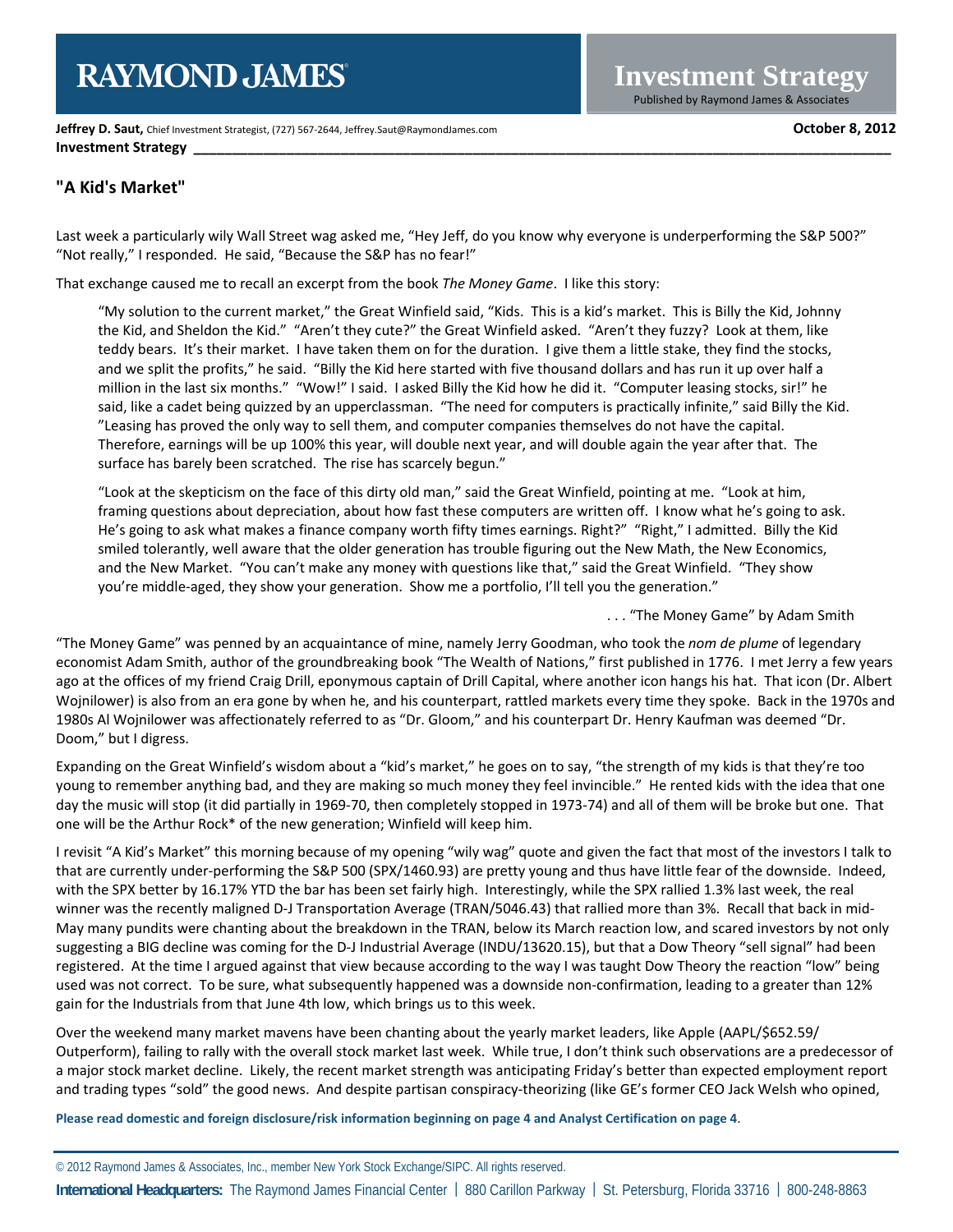"Unbelievable jobs numbers . . . these Chicago guys will do anything . . . can't debate, so change numbers"), Friday's employment numbers were impressive. However, drilling down into those numbers shows that of the 873,000 people that found jobs, 600,000 had to settle for part-time work. Moreover, of the 114,000 jobs added last month, 110,000 were in what the Liscio Report termed, "The eat, drink and get sick" group, namely bars, restaurants, and healthcare. As Barron's notes, "All, and then some of these revisions, came via the 101,000 jobs added in the local government education category. What the Liscio duo calls 'excitable types' [and] professes to see evidence of political manipulation."

Manipulated, or not, while the cries of a "double top" in the SPX around 1475 are pervasive, I don't believe them, just like I didn't believe them a few months ago. As scribed in this report two months ago, when many sages were talking about a double top referencing the March/April 2012 highs at 1422 basis the SPX, I noted that the S&P 500 Total Return Index (and many other indices) was already trading to new all-time highs and was pointing the way higher. That's still the case. Further, trading volume is abysmal (see chart on page 3), suggesting portfolio managers are still too defensively positioned. That gleaning is reinforced by an insufficient net-long position in the hedge fund community of only 46.5%, as well as a five-year high "short sale" position. Meanwhile, the money supply is surging, commodity prices are at the same level as five years ago (save gold), dividend increases in the SPX companies are at a record high (+20% y/y) despite those companies' dividend payout ratios plumbing generational lows, a "put option" from the world's central banks (read: liquidity), epoch low mortgage rates that are heading lower (see chart on page 3), rising home prices, well you get the idea.

To these points, increasing home prices, combined with better stock prices, are lifting consumers' net worth and encouraging "fence sitters" to buy a house (University of Michigan "good time to buy a house" survey is at its highest level since 2004). That in turn is helping the banking system, which is why bank stocks are up about 26% YTD. While there are numerous Strong Buy-rated bank stocks, with yields, from our fundamental analysts, such as Huntington Bancshares (HBAN/\$7.19), BB&T (BBT/\$33.64), and Community Bank System (CBU/\$28.41), I continue to think one of the best ways to invest in the banking complex is using the FBR Small Cap Financial Fund (FBRSX/\$19.84) managed by David Ellison. I met David in the 1980s when he was managing Fidelity's Select Financial Funds before associating with Friedman, Billings & Ramsey. David is my kind of investor because, like me, he considers "cash" to be an asset class. He demonstrated that when in the 1Q08 he raised 40% cash in his mutual funds, QED!

**The call for this week**: Third quarter earnings season kicks off this Thursday with Alcoa's 3Q12 report. Plainly, for the rally to stay intact earnings cannot disappoint. And despite my sense that CEOs have stepped to the sideline on any spending until the November election and a resolution on the fiscal cliff, last week's economic reports were good. Both PMIs were better than expected, vehicle sales jumped to 14.9 million units, refinance applications surged by 47%, and Friday's employment report implies Industrial Production will probably look good on the next release. Therefore, despite this morning negative earnings story in *The Wall Street Journal*, I think the upcoming earnings reports will not disappoint. This morning, however, such worries, combined with Iran hostilities, the Syria/Turkey situation, a slowing economy, the presidential election, the fiscal cliff, and talk of a double-top in the SPX, are all coming together, leaving the pre-opening futures off 7 points. What the bears fail to realize, however, is that in the short-run there is not a linear relationship between the fundamentals and stock prices. Near-term support exists at 1450 – 1455. Major support resides at 1400 – 1422. With a full load of internal energy I think any pullback will be contained by one of those support zones.

\*An American venture capitalist who was an early investor in companies like: Intel, Apple, Teledyne, etc.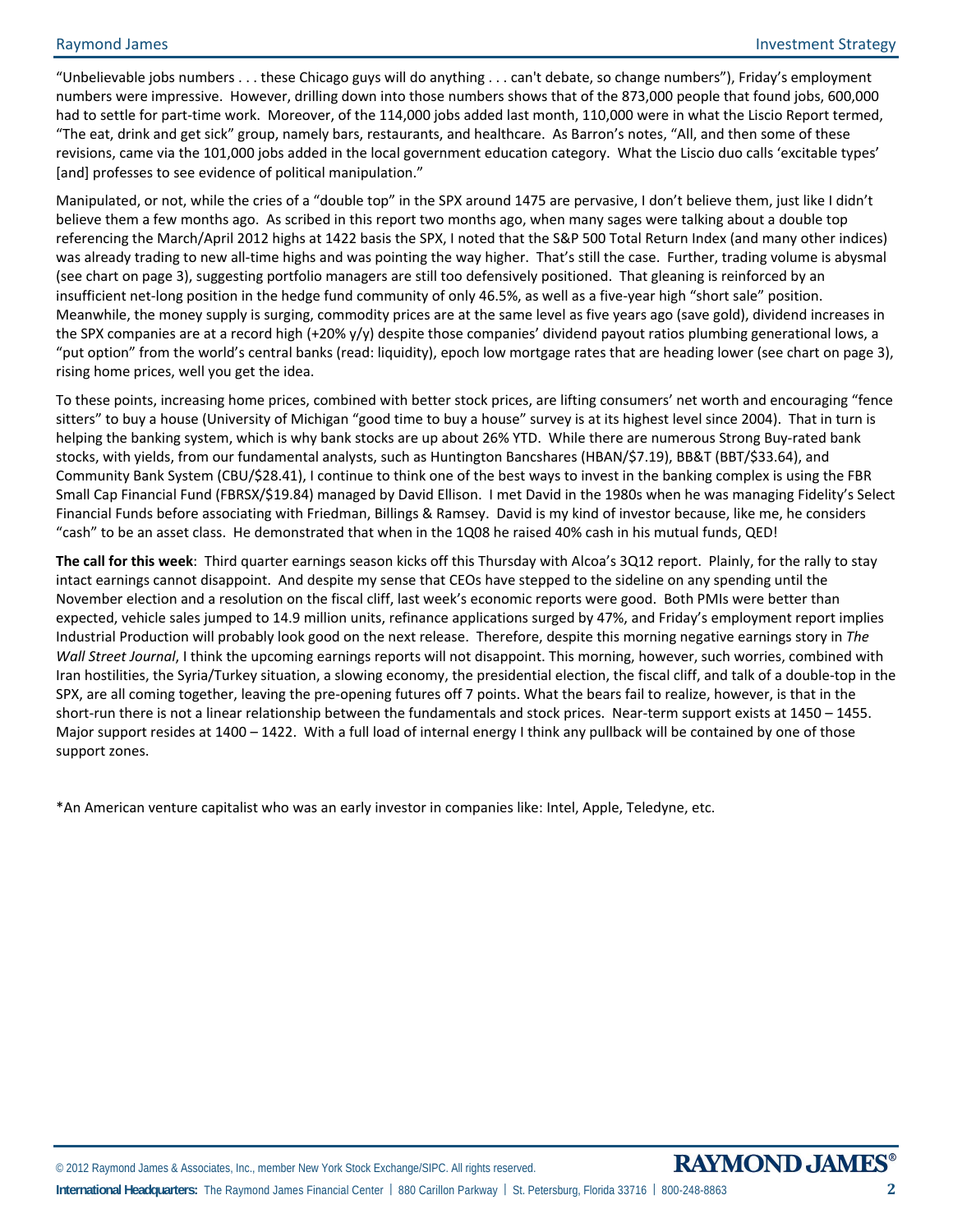

Source: ISI Group.

The 30-year Mortgage Backed Security divided by the 10-year Treasury spread has also collapsed to generational lows suggesting mortgage rates will go even lower. Another tailwind for housing.



Source: Bloomberg and Raymond James research.

© 2012 Raymond James & Associates, Inc., member New York Stock Exchange/SIPC. All rights reserved.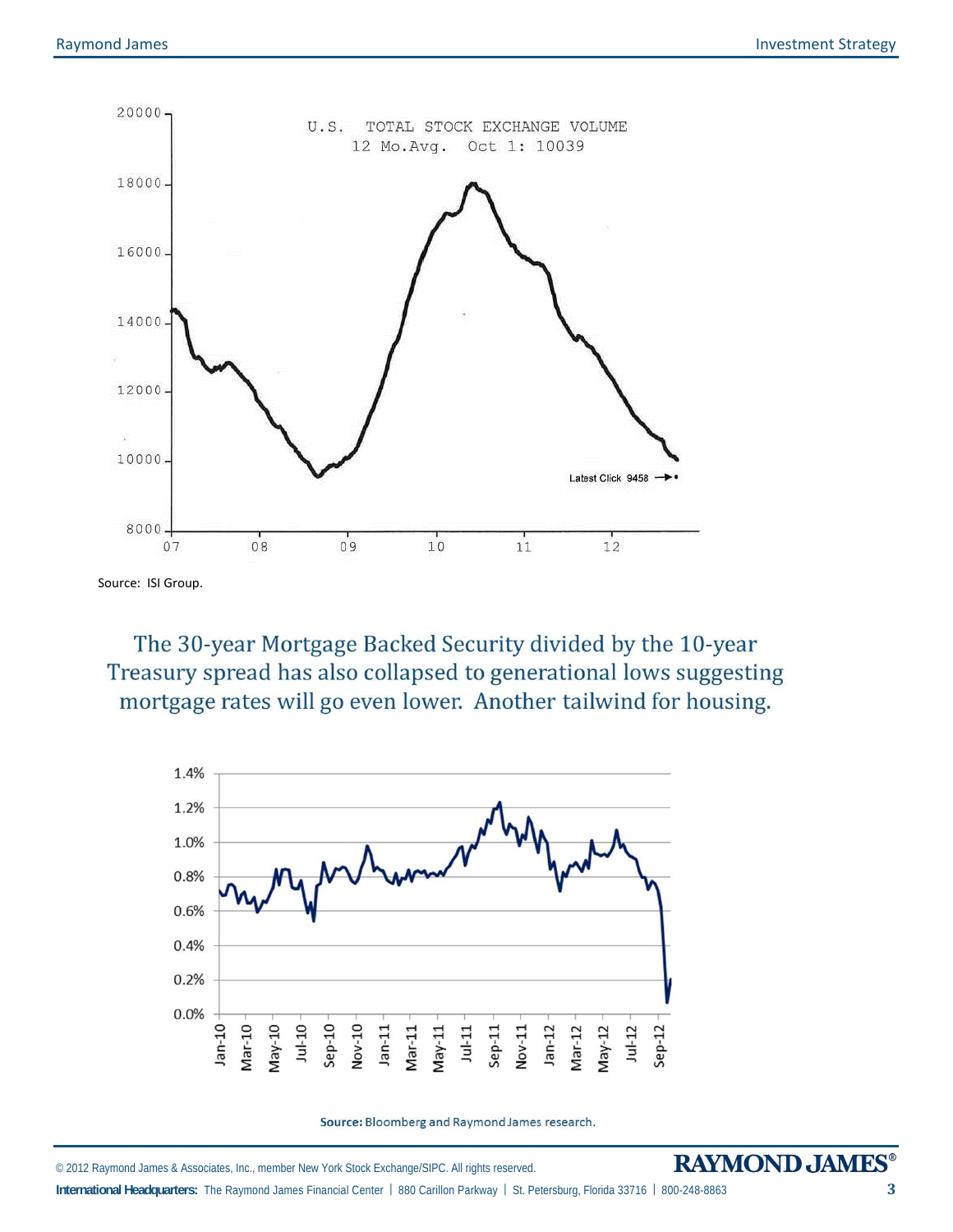## **Important Investor Disclosures**

Raymond James & Associates (RJA) is a FINRA member firm and is responsible for the preparation and distribution of research created in the United States. Raymond James & Associates is located at The Raymond James Financial Center, 880 Carillon Parkway, St. Petersburg, FL 33716, (727) 567-1000. Non-U.S. affiliates, which are not FINRA member firms, include the following entities which are responsible for the creation and distribution of research in their respective areas; In Canada, Raymond James Ltd. (RJL), Suite 2100, 925 West Georgia Street, Vancouver, BC V6C 3L2, (604) 659-8200; In Latin America, Raymond James Latin America (RJLatAm), Ruta 8, km 17, 500, 91600 Montevideo, Uruguay, 00598 2 518 2033; In Europe, Raymond James Euro Equities, SAS (RJEE), 40, rue La Boetie, 75008, Paris, France, +33 1 45 61 64 90.

This document is not directed to, or intended for distribution to or use by, any person or entity that is a citizen or resident of or located in any locality, state, country, or other jurisdiction where such distribution, publication, availability or use would be contrary to law or regulation. The securities discussed in this document may not be eligible for sale in some jurisdictions. This research is not an offer to sell or the solicitation of an offer to buy any security in any jurisdiction where such an offer or solicitation would be illegal. It does not constitute a personal recommendation or take into account the particular investment objectives, financial situations, or needs of individual clients. Past performance is not a guide to future performance, future returns are not guaranteed, and a loss of original capital may occur. **Investors should consider this report as only a single factor in making their investment decision.** 

For clients in the United States: Investing in securities of issuers organized outside of the U.S., including ADRs, may entail certain risks. The securities of non-U.S. issuers may not be registered with, nor be subject to the reporting requirements of, the U.S. Securities and Exchange Commission. There may be limited information available on such securities. Investors who have received this report may be prohibited in certain states or other jurisdictions from purchasing the securities mentioned in this report.Please ask your Financial Advisor for additional details.

The information provided is as of the date above and subject to change, and it should not be deemed a recommendation to buy or sell any security. Certain information has been obtained from third-party sources we consider reliable, but we do not guarantee that such information is accurate or complete. Persons within the Raymond James family of companies may have information that is not available to the contributors of the information contained in this publication. Raymond James, including affiliates and employees, may execute transactions in the securities listed in this publication that may not be consistent with the ratings appearing in this publication.

Additional information is available on request.

#### **Analyst Information**

**Registration of Non-U.S. Analysts:** The analysts listed on the front of this report who are not employees of Raymond James & Associates, Inc., are not registered/qualified as research analysts under FINRA rules, are not associated persons of Raymond James & Associates, Inc., and are not subject to NASD Rule 2711 and NYSE Rule 472 restrictions on communications with covered companies, public companies, and trading securities held by a research analyst account.

**Analyst Holdings and Compensation:** Equity analysts and their staffs at Raymond James are compensated based on a salary and bonus system. Several factors enter into the bonus determination including quality and performance of research product, the analyst's success in rating stocks versus an industry index, and support effectiveness to trading and the retail and institutional sales forces. Other factors may include but are not limited to: overall ratings from internal (other than investment banking) or external parties and the general productivity and revenue generated in covered stocks.

The views expressed in this report accurately reflect the personal views of the analyst(s) covering the subject securities. No part of said person's compensation was, is, or will be directly or indirectly related to the specific recommendations or views contained in this research report. In addition, said analyst has not received compensation from any subject company in the last 12 months.

#### **Ratings and Definitions**

#### **Raymond James & Associates (U.S.) definitions**

**Strong Buy (SB1)** Expected to appreciate, produce a total return of at least 15%, and outperform the S&P 500 over the next six to 12 months. For higher yielding and more conservative equities, such as REITs and certain MLPs, a total return of at least 15% is expected to be realized over the next 12 months.

**Outperform (MO2)** Expected to appreciate and outperform the S&P 500 over the next 12-18 months. For higher yielding and more conservative equities, such as REITs and certain MLPs, an Outperform rating is used for securities where we are comfortable with the relative safety of the dividend and expect a total return modestly exceeding the dividend yield over the next 12-18 months.

**Market Perform (MP3)** Expected to perform generally in line with the S&P 500 over the next 12 months.

**Underperform (MU4)** Expected to underperform the S&P 500 or its sector over the next six to 12 months and should be sold. **Suspended (S)** The rating and price target have been suspended temporarily. This action may be due to market events that made coverage impracticable, or to comply with applicable regulations or firm policies in certain circumstances, including when Raymond James may be

© 2012 Raymond James & Associates, Inc., member New York Stock Exchange/SIPC. All rights reserved.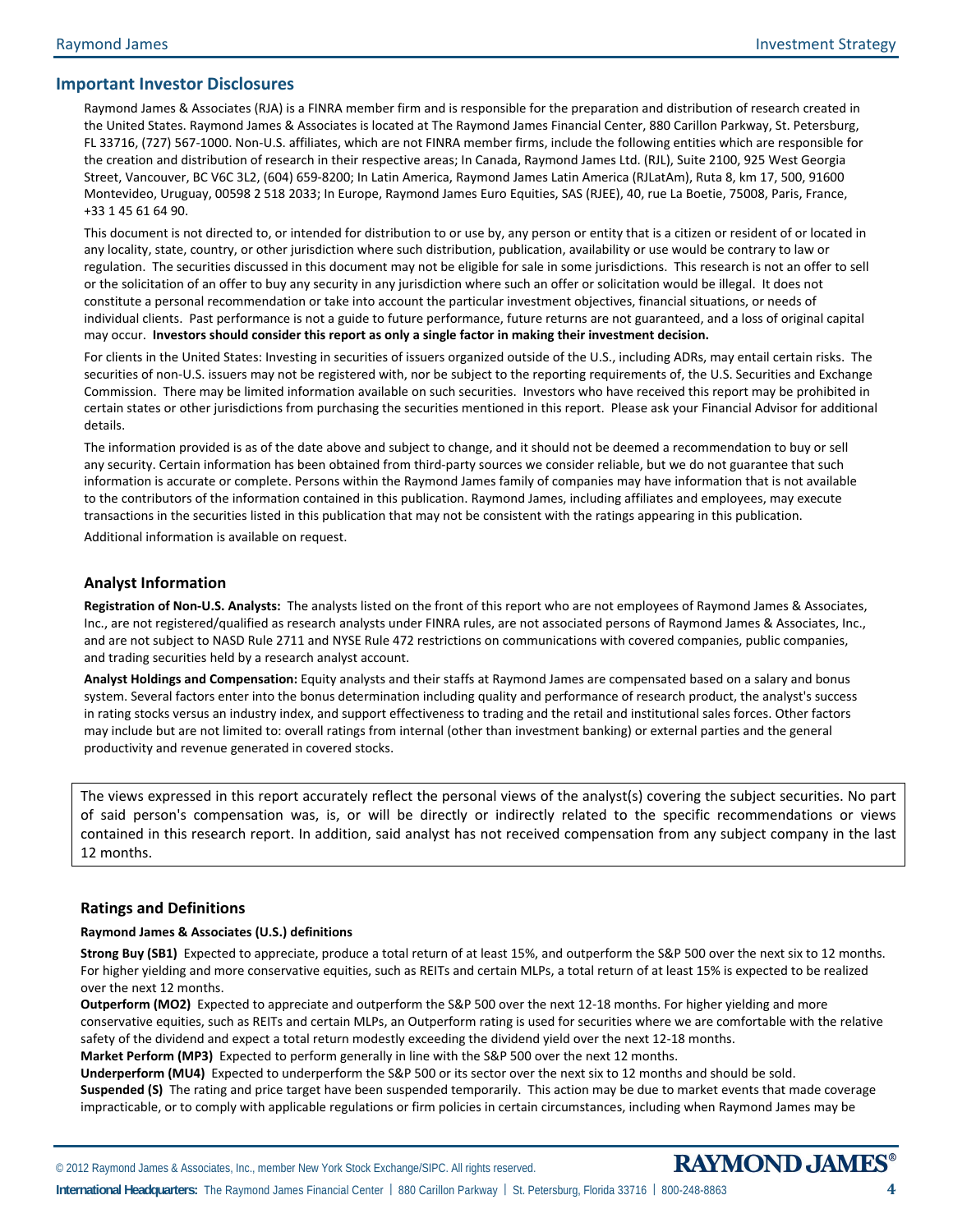providing investment banking services to the company. The previous rating and price target are no longer in effect for this security and should not be relied upon.

#### **Raymond James Ltd. (Canada) definitions**

**Strong Buy (SB1)** The stock is expected to appreciate and produce a total return of at least 15% and outperform the S&P/TSX Composite Index over the next six months.

**Outperform (MO2)** The stock is expected to appreciate and outperform the S&P/TSX Composite Index over the next twelve months.

**Market Perform (MP3)** The stock is expected to perform generally in line with the S&P/TSX Composite Index over the next twelve months and is potentially a source of funds for more highly rated securities.

**Underperform (MU4)** The stock is expected to underperform the S&P/TSX Composite Index or its sector over the next six to twelve months and should be sold.

#### **Raymond James Latin American rating definitions**

**Strong Buy (SB1)** Expected to appreciate and produce a total return of at least 25.0% over the next twelve months.

**Outperform (MO2)** Expected to appreciate and produce a total return of between 15.0% and 25.0% over the next twelve months.

**Market Perform (MP3)** Expected to perform in line with the underlying country index.

**Underperform (MU4)** Expected to underperform the underlying country index.

**Suspended (S)** The rating and price target have been suspended temporarily. This action may be due to market events that made coverage impracticable, or to comply with applicable regulations or firm policies in certain circumstances, including when Raymond James may be providing investment banking services to the company. The previous rating and price target are no longer in effect for this security and should not be relied upon.

#### **Raymond James Euro Equities, SAS rating definitions**

**Strong Buy (1)** Expected to appreciate, produce a total return of at least 15%, and outperform the Stoxx 600 over the next 6 to 12 months. **Outperform (2)** Expected to appreciate and outperform the Stoxx 600 over the next 12 months.

**Market Perform (3)** Expected to perform generally in line with the Stoxx 600 over the next 12 months.

**Underperform (4)** Expected to underperform the Stoxx 600 or its sector over the next 6 to 12 months.

**Suspended (S)** The rating and target price have been suspended temporarily. This action may be due to market events that made coverage impracticable, or to comply with applicable regulations or firm policies in certain circumstances, including when Raymond James may be providing investment banking services to the company. The previous rating and target price are no longer in effect for this security and should not be relied upon.

In transacting in any security, investors should be aware that other securities in the Raymond James research coverage universe might carry a higher or lower rating. Investors should feel free to contact their Financial Advisor to discuss the merits of other available investments.

#### **Rating Distributions**

|                                        |            | <b>Coverage Universe Rating Distribution</b> |                 |             |            | <b>Investment Banking Distribution</b> |                 |             |  |
|----------------------------------------|------------|----------------------------------------------|-----------------|-------------|------------|----------------------------------------|-----------------|-------------|--|
|                                        | <b>RJA</b> | <b>RJL</b>                                   | <b>RJ LatAm</b> | <b>RJEE</b> | <b>RJA</b> | <b>RJL</b>                             | <b>RJ LatAm</b> | <b>RJEE</b> |  |
| <b>Strong Buy and Outperform (Buy)</b> | 52%        | 64%                                          | 28%             | 51%         | 19%        | 38%                                    | 0%              | 0%          |  |
| <b>Market Perform (Hold)</b>           | 40%        | 34%                                          | 62%             | 35%         | 8%         | 23%                                    | 2%              | 0%          |  |
| <b>Underperform (Sell)</b>             | 7%         | 2%                                           | 11%             | 14%         | 0%         | 40%                                    | 0%              | 0%          |  |

### **Suitability Categories (SR)**

For stocks rated by Raymond James & Associates only, the following Suitability Categories provide an assessment of potential risk factors for investors. Suitability ratings are not assigned to stocks rated Underperform (Sell). Projected 12-month price targets are assigned only to stocks rated Strong Buy or Outperform.

**Total Return (TR)** Lower risk equities possessing dividend yields above that of the S&P 500 and greater stability of principal.

**Growth (G)** Low to average risk equities with sound financials, more consistent earnings growth, at least a small dividend, and the potential for long-term price appreciation.

**Aggressive Growth (AG)** Medium or higher risk equities of companies in fast growing and competitive industries, with less predictable earnings and acceptable, but possibly more leveraged balance sheets.

**High Risk (HR)** Companies with less predictable earnings (or losses), rapidly changing market dynamics, financial and competitive issues, higher price volatility (beta), and risk of principal.

**Venture Risk (VR)** Companies with a short or unprofitable operating history, limited or less predictable revenues, very high risk associated with success, and a substantial risk of principal.

**International Headquarters:** The Raymond James Financial Center | 880 Carillon Parkway | St. Petersburg, Florida 33716 | 800-248-8863 **5** 

© 2012 Raymond James & Associates, Inc., member New York Stock Exchange/SIPC. All rights reserved.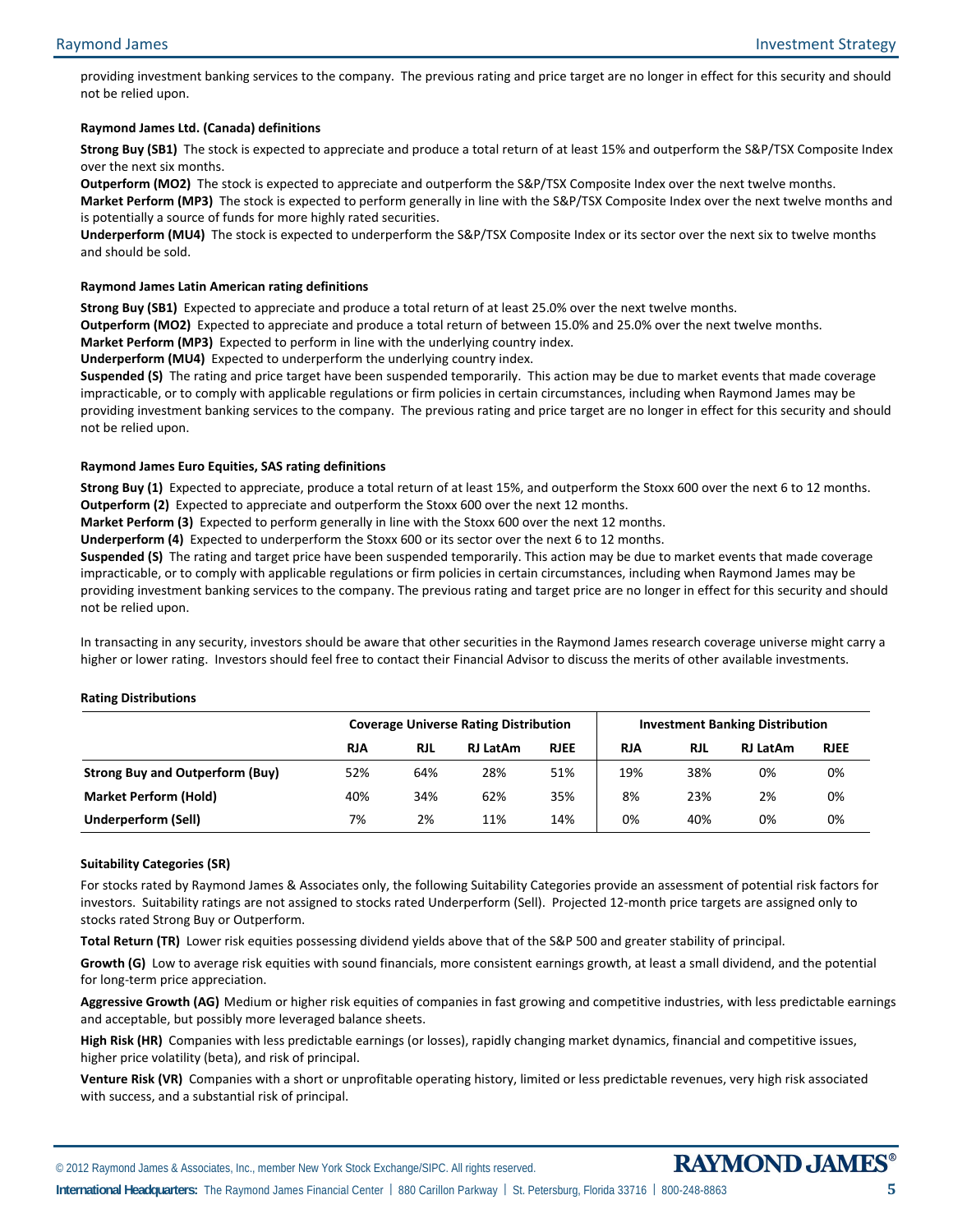## **Raymond James Relationship Disclosures**

Raymond James expects to receive or intends to seek compensation for investment banking services from the subject companies in the next three months.

| <b>Disclosure</b>                                                                                                                 |
|-----------------------------------------------------------------------------------------------------------------------------------|
| Raymond James & Associates makes a market in shares of AAPL.                                                                      |
| Raymond James & Associates co-managed an offering of preferred equity for BB&T<br>Corporation within the past 12 months.          |
| Raymond James & Associates received non-investment banking securities-related<br>compensation from BBT within the past 12 months. |
| Raymond James & Associates co-managed a follow-on offering of CBU shares within the past<br>12 months.                            |
| Raymond James & Associates makes a market in shares of HBAN.                                                                      |
|                                                                                                                                   |

**Additional Risk and Disclosure information, as well as more information on the Raymond James rating system and suitability categories, is available at [rjcapitalmarkets.com/Disclosures/index](http://www.rjcapitalmarkets.com/Disclosures/index). Copies of research or Raymond James' summary policies relating to research analyst independence can be obtained by contacting any Raymond James & Associates or Raymond James Financial Services office (please see [raymondjames.com](http://www.raymondjames.com/) for office locations) or by calling 727-567-1000, toll free 800-237-5643 or sending a written**  request to the Equity Research Library, Raymond James & Associates, Inc., Tower 3, 6<sup>th</sup> Floor, 880 Carillon Parkway, St. Petersburg, FL **33716.** 

International securities involve additional risks such as currency fluctuations, differing financial accounting standards, and possible political and economic instability. These risks are greater in emerging markets.

Small-cap stocks generally involve greater risks. Dividends are not guaranteed and will fluctuate. Past performance may not be indicative of future results.

*Investors should consider the investment objectives, risks, and charges and expenses of mutual funds carefully before investing. The prospectus contains this and other information about mutual funds. The prospectus is available from your financial advisor and should be read carefully before investing.* 

#### *For clients in the United Kingdom:*

**For clients of Raymond James & Associates (London Branch) and Raymond James Financial International Limited (RJFI):** This document and any investment to which this document relates is intended for the sole use of the persons to whom it is addressed, being persons who are Eligible Counterparties or Professional Clients as described in the FSA rules or persons described in Articles 19(5) (Investment professionals) or 49(2) (High net worth companies, unincorporated associations etc) of the Financial Services and Markets Act 2000 (Financial Promotion) Order 2005 (as amended) or any other person to whom this promotion may lawfully be directed. It is not intended to be distributed or passed on, directly or indirectly, to any other class of persons and may not be relied upon by such persons and is therefore not intended for private individuals or those who would be classified as Retail Clients.

**For clients of Raymond James Investment Services, Ltd.:** This report is for the use of professional investment advisers and managers and is not intended for use by clients.

For purposes of the Financial Services Authority requirements, this research report is classified as independent with respect to conflict of interest management. RJA, RJFI, and Raymond James Investment Services, Ltd. are authorised and regulated by the Financial Services Authority in the United Kingdom.

#### *For clients in France:*

This document and any investment to which this document relates is intended for the sole use of the persons to whom it is addressed, being persons who are Eligible Counterparties or Professional Clients as described in "Code Monétaire et Financier" and Règlement Général de l'Autorité des Marchés Financiers. It is not intended to be distributed or passed on, directly or indirectly, to any other class of persons and may not be relied upon by such persons and is therefore not intended for private individuals or those who would be classified as Retail Clients.

#### *For institutional clients in the European Economic Area (EEA) outside of the United Kingdom:*

This document (and any attachments or exhibits hereto) is intended only for EEA institutional clients or others to whom it may lawfully be submitted.

Raymond James International and Raymond James Euro Equities are authorized by the Autorité de Contrôle Prudentiel in France and regulated by the Autorité de Contrôle Prudentiel and the Autorité des Marchés Financiers.